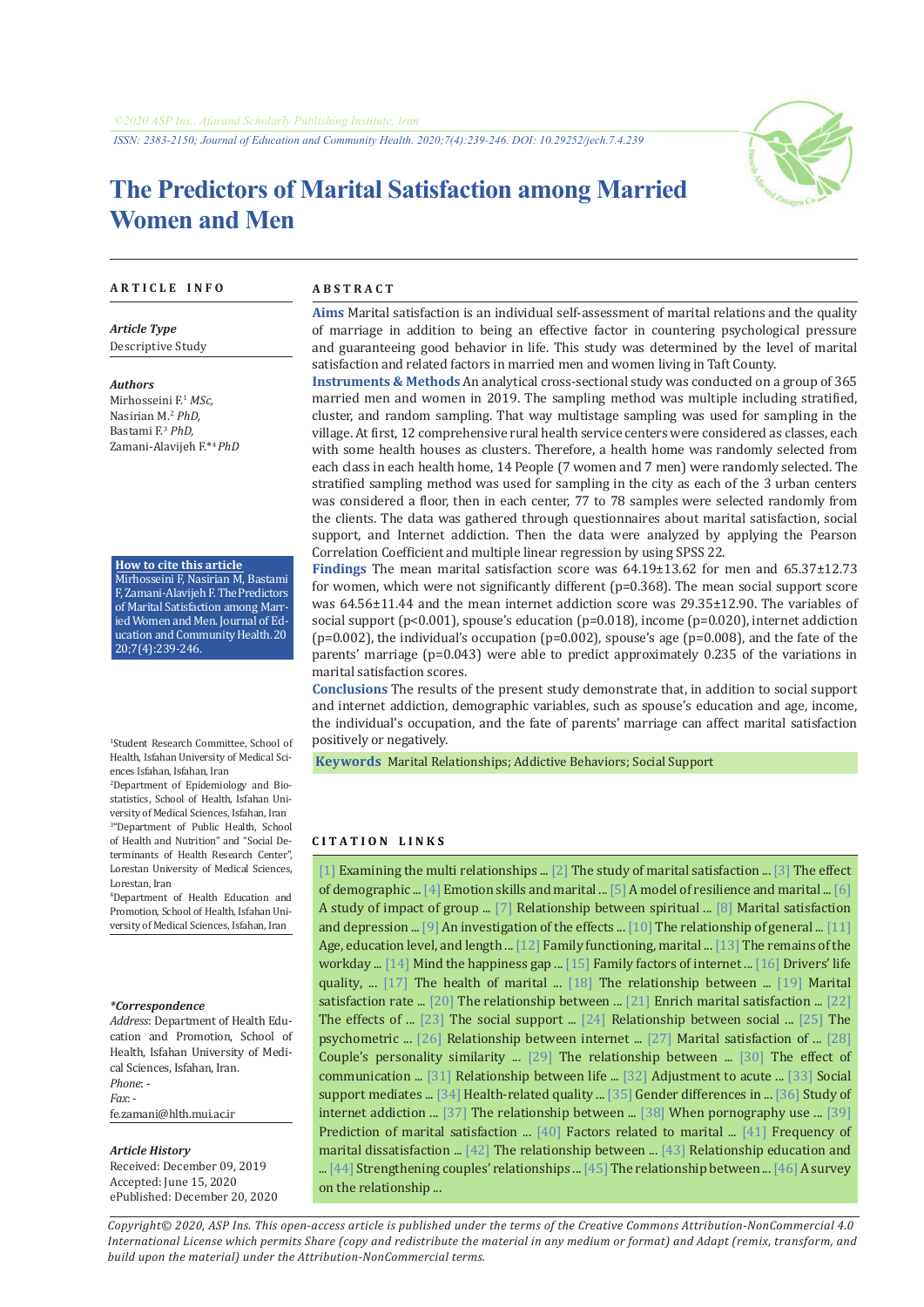#### ۲۴۰ فریبا میرحسینی و همکاران ـ

# پیشبینیکنندههای رضایت زناشویی در مردان و زنان متاهل

# فریبا میرحسینی **MSc**

کمیته تحقیقات دانشجویی، دانشکده بهداشت، دانشگاه علوم پزشکی اصفهان، اصفهان، ایران

### مریم نصیریان **PhD**

گروه اپیدمیولوژی و آمار زیستی، دانشکده بهداشت، دانشگاه علوم پزشکی اصفهان، اصفهان، ایران

#### فاطمه بستامی **PhD**

"گروه بهداشت عمومی، دانشکده بهداشت و تغذیه" و "مرکز تحقیقات عوامل اجتماعی موثر بر سلامت"، دانشگاه علوم پزشکی لرستان، لرستان، ایران

## **PhD** \* فرشته زمانیعلویجه

گروه آموزش بهداشت و ارتقای سلامت، دانشکده بهداشت، دانشگاه علوم پزشکی اصفهان، اصفهان، ایران

# چکيده

اهداف: رضایت زناشویی، خودارزیابی افراد نسبت به روابط زناشویی و کیفیت ازدواج و عاملی موثر برای مقابله با فشارهای روانی و عملکرد مناسب در زندگی است. این مطالعه بهمنظور تعیین میزان رضایت زناشویی و عوامل مرتبط با آن در زنان و مردان متاهل ساکن شهرستان تفت انجام شد.

ا**بزار و روشها:** مطالعه مقطعی از نوع تحلیلی در سال ١٣٩٨ روی ٣٦٥ نفر از زنان و مردان متاهل انجام گرفت. در روستاها از روش نمونهگیری چندمرحلهای استفاده شد؛ بهطوری که ١٢ مرکز روستایی جامع خدمات سلامت، بهعنوان طبقات درنظر گرفته شد که هر یک دارای تعدادی خانه بهداشت بهعنوان خوشه بودند و از هر طبقه بهصورت تصادفی یک خانه بهداشت انتخاب شد. در هر خانه بهداشت، ١٤ نفر (٧ نفر زن و ٧ نفر مرد) از مراجعان بهصورت تصادفی وارد مطالعه شدند. در شهر نیز از روش نمونهگیری طبقهای استفاده شد؛ به این ترتیب که هر کدام از ٣ مرکز شهری بهعنوان طبقه درنظر گرفته شدند و سپس در هر مرکز ٧٧ الی ٧٨ نمونه از بین مراجعان بهصورت تصادفی انتخاب شدند. دادهها با پرسشنامههای رضایت از زندگی زناشویی، حمایت اجتماعی و اعتیاد به اینترنت، گردآوری و نمرات حاصل در مقیاس ٠-١٠٠ محاسبه شد و در نرمافزار 22 SPSS و محاسبه ضریب همبستگی پیرسون و مدل رگرسیون خطی به روش گام به گام تحلیل شد.

یافتهها: میانگین رضایت زناشویی مردان ٦٤/١٩٠±١٣/٦٢ و زنان ±١٢/٧٣ ٦٥/٣٧ بهدست آمد و اختلاف معناداری نداشت (۰/۳۶۸=p(. میانگین حمایت اجتماعی ٦٤/٥٦±١١/٤٤ و اعتیاد به اینترنت ٢٩/٣٥±١٢/٩٠ بود. متغیرهای حمایت اجتماعی (۰/۰۰۱>p(، تحصیلات همسر (۰/۰۱۸=p (و درآمد (۰/۰۲۰=p (با اثر مثبت و اعتیاد به اینترنت (۰/۰۰۲=p(، شغل (۰/۰۰۲=p(، سن همسر (۰/۰۰۸=p (و سرنوشت ازدواج والدین (۰/۰۴۳=p (با اثر منفی، توان پیشبینی ۰/۲۳۵ تغییرات نمره رضایت زندگی زناشویی را داشتند.

**نتیجهگیری:** نتایج این مطالعه نشان داد که علاوهبر حمایت اجتماعی و اعتیاد به اینترنت، متغیرهای دموگرافیکی نیز مانند تحصیلات و سن همسر، درآمد، شغل فرد و سرنوشت ازدواج والدین بر کاهش و افزایش میزان رضایت زناشویی تاثیر دارند.

کلیدواژهها: روابط زناشویی، رفتارهای اعتیاد آور، حمایت اجتماعی

تاريخ دريافت: ۱۳۹۸/۰۹/۱۸ تاريخ پذيرش: ۱۳۹۹/۰۳/۲۶ \* fe.zamani@hlth.mui.ac.ir :مسئول نويسنده

# مقدمه

رضایت زناشویی در حفظ تعادل زندگی و جو عاطفی خانواده نقش کلیدی دارد و عاملی موثر برای مقابله با فشارهای روانی و عملکرد مناسب در زندگی است. دستیافتن به یک زندگی رضایتبخش و موفق، بدون توجه به موضوع کیفیت زندگی زناشویی و تلاش در راستای بهبود و ارتقای آن، امکانپذیر نخواهد شد<sup>[1]</sup>. ییوند زناشویی بهعنوان پیچیدهترین نوع روابط انسانی واجد توان بالقوهای در آزادسازی احساسات است. ازدواج پیوند زندگی مشترک دو فرد با حفظ استقلال نسبی هر یک در برای تکامل شخصیت طرفین است[2]. ازدواج با هر هدفی که تشکیل شده باشد، رضایت از زندگی زناشویی در کیفیت و بقای آن اثر انکارناپذیری دارد<sup>[3]</sup>. بر اساس تعریف *فیشر* و *مکناتی* رضایتمندی زناشویی عبارت است از احساسات و عواطفی که همراه با خوشنودی هستند که این احساسات همراه با درنظرگرفتن جنبههای مشترک زندگی است<sup>[4]</sup>. افراد متاهلی که زندگیشان ً پایدار است و از زندگی زناشویی خود رضایت کافی دارند، عموما عمر طولانیتری دارند؛ کمتر دچار بیماری افسردگی و مشکلات روانشناختی شده و کمتر به الکل و مواد مخدر روی میآورند<sup>51</sup>. . مطالعاتی برای شناخت عوامل مرتبط با رضایت زناشویی انجام شده است اما این عوامل شناختهشده در هر یک از جوامع، متفاوت گزارش شده است. سن ازدواج، مدتزمان ازدواج، فرزندان، تناسب تحصیلی، مسائل مالی، مسائل جنسی، اقوام و آشنایان، اعتقادات مذهبی، ویژگیهای شخصیتی، توانایی درک همسر، مهارتهای ارتباطی، اوقات فراغت و تعهد بهعنوان مولفههای موثر بر رضایت زناشویی شناسایی شدهاند<sup>[6-10]</sup>. در برخی مطالعات نیز کاهش حمایت اجتماعی از عوامل موثر بر کاهش رضایت زناشویی

بیان شده است<sup>[11, 12]</sup>. با وجود اینکه اهمیت حمایت اجتماعی درکشده زوجین در رضایت زناشویی یا پایداری روابط بین آنها بارها مطرح شده است $^{\left[11, \ 13, \ 14\right]}$ ، اما اخیراً عواملی همچون جایگزینی استفاده از اینترنت بهجای روابط اعضای خانواده[11]، احتمالاً کیفیت و کمیت این روابط را تغییر داده است<sup>[15]</sup>. بنابراین لازم است وضعیت حمایت اجتماعی درکشده در هر جامعهای مطالعه شود و نقش آن در کیفیت زندگی و رضایت افراد مجددا شناسایی و بازتعریف شود. ً

حمایت اجتماعی به میزان برخورداری از محبت، مساعدت و توجه اعضای خانواده، دوستان و سایر افراد اشاره دارد. این عامل میتواند بهعنوان سپر در برابر تاثیر استرس از طریق تنظیم پاسخهای فردی به تنشها باشد<sup>[16]</sup>. حمایت اجتماعی تاثیر مثبتی بر سلامت عاطفی، سلامت عمومی و همچنین بیماریهای جسمی و روانی دارد<sup>[17]</sup>. تحقیقات نشان میدهد که حمایت عاطفی از سوی فرد صمیمی میتواند منبع روانشناختی مورد نیاز برای مقابله با استرس را در فرد ایجاد کند و احتمالاً مانع تاثیرات منفی استرس بر رضایت زناشویی شود<sup>[13]</sup>. هستهایشدن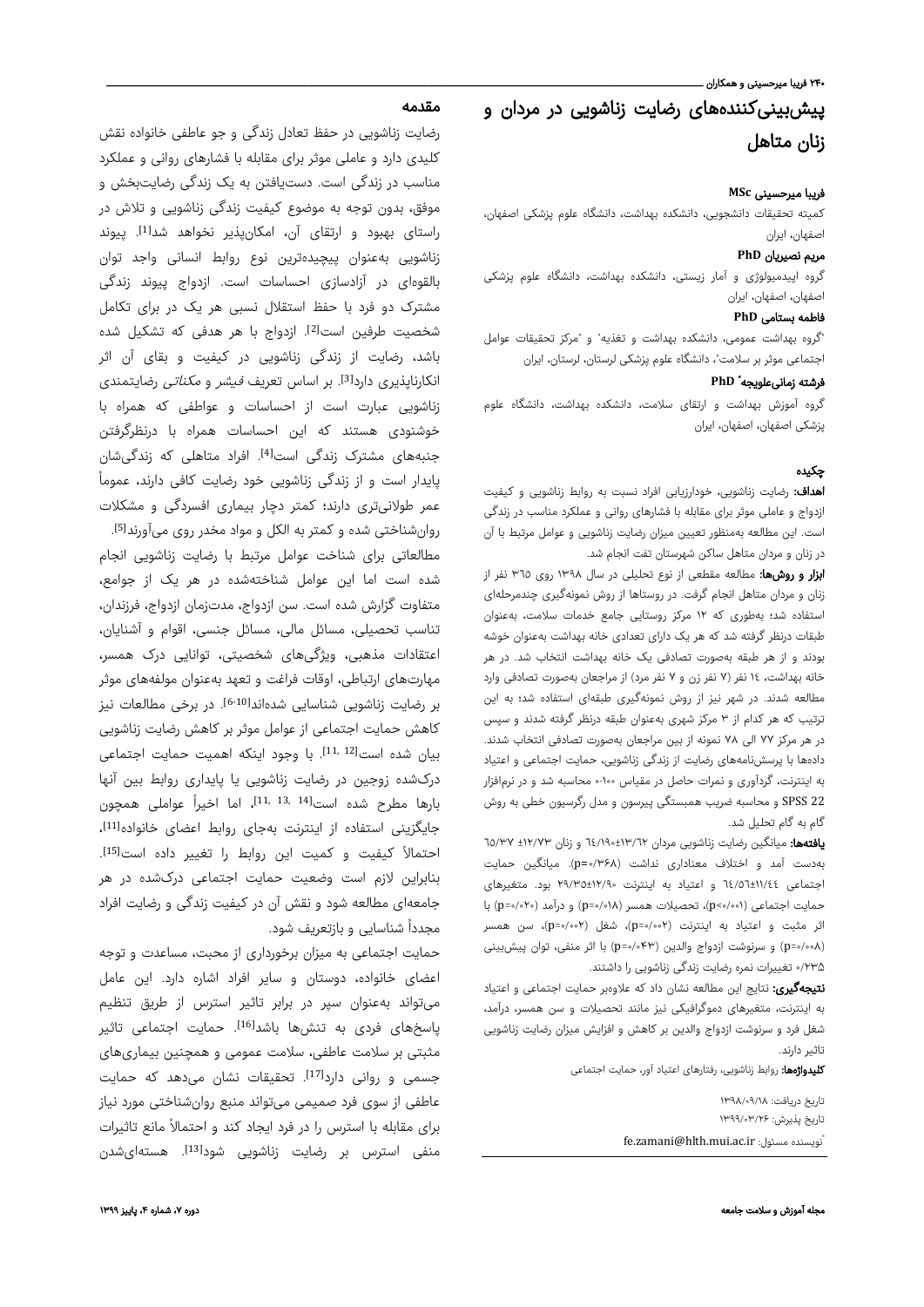خانوادهها و جایگزینی روابط خانوادگی و خویشاوندی با روابط اینترنتی و از راه دور ممکن است موجب کاهش صمیمیت با افراد مهم زندگی شود که میتواند زمینهساز بروز آسیبهای مختلفی در خانواده شود که یکی از این آسیبها، طلاق عاطفی زوجین است و احتمالاً باعث حمایت اجتماعی ناکافی میشود<sup>[18]</sup>.

استان یزد را معمولاً بهعنوان یک جامعه سنتی با بافت تاریخی و معماری کهن میشناسند که کمتر دستخوش تغییر و تحولات اجتماعی بوده است؛ اما در گذر زمان و گسترش شهرنشینی، توسعه صنعت و شهرکهای صنعتی، توسعه دانشگاهها و مر اکز آموزش عالی، مهاجرت و تحولاتی که در سطح کلان کشور رخ داده است (بهویژه در یکی/دو دهه اخیر)، شر ایط اجتماعی و فرهنگی این استان نیز نسبت به گذشته تغییرات اساسی یافته است که این تغییرات ساختاری و تاثیر برخی از عوامل خاص اجتماعی و اقتصادی باعث شده است تا نسبت طلاق به ازدواج در این استان در مقایسه با گذشته تغییر یابد<sup>[19]</sup>. .

با توجه به اهمیت تاثیر نقش رضایتمندی در روابط بین زوجین بر افزایش کیفیت زندگی زناشویی و از سوی دیگر، تغییر ات ساختاری و تاثیر برخی از عوامل خاص اجتماعی و اقتصادی در استان یزد<sup>[19 ,16</sup>]، لزوم توجه و بررسی عوامل اجتماعی-دموگرافیکی، ارتباطی و حمایت اجتماعی درکشده در افزایش یا کاهش میزان رضایتمندی زناشویی احساس میشود. بنابراین، این مطالعه با هدف تعیین وضعیت رضایتمندی از زندگی زناشویی و عوامل مرتبط با آن در زنان و مردان متاهل انجام شد.

# ابزار و روشها

این پژوهش توصیفی- تحلیلی از خرداد ماه سال ۱۳۹۸ بهمدت ۸ ماه روی زنان و مردان متاهل مراجعهکننده به مراکز جامع خدمات سلامت شهرستان تفت در استان یزد انجام شد. مشارکتکنندگان زن و مرد متاهل مراجعهکننده به مراکز سلامت شهرستان تفت بودند. متاهلبودن، داشتن سواد خواندن و نوشتن، داشتن پرونده سلامت در مراکز جامع خدمات سلامت و تمایل به شرکت در مطالعه معیارهای ورود بودند. عدم تداوم همکاری در تکمیل پرسشنامه بهصورت کامل (به هر دلیلی) معیار خروج از مطالعه بود.

که [20] بهمنظور برآورد حجم نمونه، از نتایج مطالعه اخیر در تهران در آن میانگین±انحرافمعیار نمره رضایت زناشویی در زنان و مردان بهترتیب برابر با ۲۷۵/۳±۳۵/۴ و ۲۸۵±۴۱/۵ برآورد شده بود، استفاده شد. بنابراین با استفاده از فرمول زیر و درنظرگرفتن میانگین نمره رضایت زناشویی در کل شرکتکنندگان، ضریب اطمینان ،%۹۵ خطای ۰/۰۱۷ در برآورد میانگین نمره، و ضریب اصلاح ،۱/۵ حجم نمونه در حدود ۳۶۵ نفر برآورد شد که با احتساب %۱۰ امکان عدم پاسخگویی افراد در مطالعه، حجم نمونه ۴۰۰ نفر حساب شد.

متناسب با جمعیت روستایی و شهری شهرستان تفت، تعداد ۱۶۸ نمونه برای روستا و ۲۳۲ نمونه برای شهر درنظر گرفته شد. برای نمونهگیری در روستاها از روش نمونهگیری چندمرحلهای استفاده شد؛ بهطوری که ابتدا ۱۲ مرکز خدمات جامع سلامت روستایی، بهعنوان طبقات درنظر گرفته شد که هر یک دارای تعدادی خانه بهداشت بهعنوان خوشه بود و بنابراین از هر طبقه بهصورت تصادفی یک خانه بهداشت انتخاب شد. در هر خانه بهداشت ۱۴ نفر (۷ نفر زن و ۷ نفر مرد) از مراجعان وارد مطالعه شدند. برای نمونهگیری در شهر از روش نمونهگیری طبقهای استفاده شد؛ به این ترتیب که ۲۳۲ نمونه شامل ۱۱۶ زن و ۱۱۶ نفر مرد متاهل از ۳ مرکز شهری که هیچکدام با دیگری همخانواده یا مزدوج نبودند، هر کدام ۷۷ الی ۷۸ نمونه از بین مراجعان انتخاب شد.

پرسشنامه متشکل از ٤ بخش بود؛ بخش اول شامل اطلاعات فردی شامل سن، جنس، تحصیلات، درآمد، مدت ازدواج، فاصله سنی، شغل، سابقه بیماری، نوع ازدواج، سرنوشت ازدواج والدین، تعداد فرزندان، قصد فرزندآوری، اعتیاد به اینترنت، بیماری فرزندان بود. بخش دوم شامل پرسشنامه رضایت از زندگی زناشویی "انریچ" که توسط *اولسون* و همکاران تهیه شده است، بهعنوان یک ابزار معتبر، مورد استفاده قرار گرفت<sup>[21]</sup>. این مقیاس به تغییراتی که در طول دوره زندگی خانواده بهوجود میآید حساس است. دارای ۹ خرده مقیاس اصلی با موضوعات شخصیتی، ارتباط زناشویی، حل تعارض، مدیریت مالی، فعالیتهای اوقات فراغت، روابط جنسی، ازدواج و فرزندان، جهتگیری مذهبی و اقوام و دوستان دارد. هر خرده مقیاس با ۵ سئوال سنجیده میشود. این پرسشنامه در یک طیف لیکرت ۵گزینهای از کاملاً مخالفم (۱) تا کاملاً موافقم (۵)، نمرهدهی میشود. حداکثر نمره کسبشده از این آزمون ۲۳۵ و حداقل نمره کسبشده در آن ۴۷ است. کسب نمره بالاتر در این آزمون به معنای بیشتربودن رضایت زناشویی فرد است. این پرسشنامه توسط *سلیمانیان* به فارسی ترجمه شده است که بعد از تایید روایی محتوای آن، مورد استفاده قرار گرفته است<sup>[22]</sup>. بخش سوم شامل پرسشنامه حمایت اجتماعی بود که در سال ۱۹۸۶ بر مبنای تعریف *کوب* از حمایت اجتماعی ساخته شد<sup>[23]</sup>. این پرسشنامه دارای ۲۳ ماده است و بر اساس یک مقیاس ۵درجهای از کاملاً مخالفم (۱) تا کاملاً موافقم (۵) ساخته شده است (دامنه نمرات بین ۲۳-۱۱۵ قرار دارد). حمایت اجتماعی بنا به تعریف کوب، به میزان برخورداری از محبت، مساعدت و توجه اعضای خانواده، دوستان و سایر افراد اشاره دارد. در پژوهش *خباز* و همکاران که روی ۴۱۰ دانشآموز دوره متوسطه در مناطق حومه .[24] شهر تهران اجرا شد، روایی محتوایی آن مورد بررسی قرار گرفت بخش چهارم شامل پرسشنامه اعتیاد به اینترنت، دارای ۲۰ سئوال در یک طیف لیکرت با نمرهدهی ۱ تا ۵ (بهندرت: ،۱ گاهی: ،۲ معمولاً: ۳، غالباً: ۴، و همیشه: ۵) با دامنه نمرات بین ۲۰ تا ۱۰۰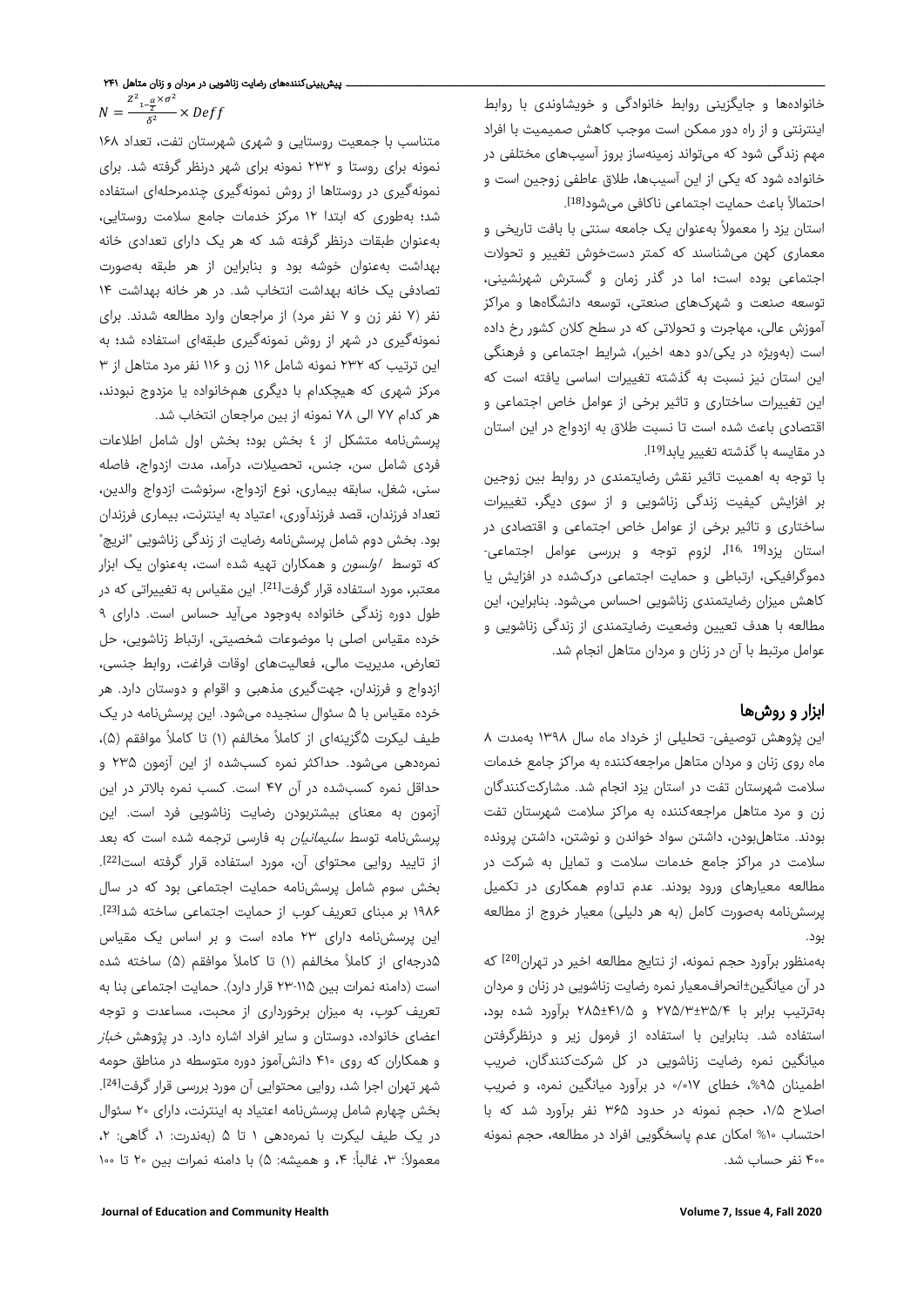### ۲۴۲ فریبا میرحسینی و همکاران ـ

که در سال ۱۹۹۶ ساخته شد و در سنجش اعتیاد اینترنتی مورد استقبال بسیاری قرار گرفت<sup>[25]</sup>. روایی محتوایی این پرسشiامه در یژوهش *رجایی* مورد بررسی قرار گرفته است<sup>[26]</sup>. پس از جمعآوری دادهها، نمرات حاصل از هر یک از پرسشنامههای رضایت از زندگی زناشویی، حمایت اجتماعی درکشده و اعتیاد به اینترنت، بر اساس نمره صفر تا ۱۰۰ محاسبه شد. پایایی هر سه پرسشنامه (رضایت زناشویی، حمایت اجتماعی و اعتیاد به اینترنت) با ضریب آلفاهای کرونباخ (۰/۹۵–۷۰۰ه=۵/۰) روی نمونه ۳۰نفری از افرادی که ویژگیهای خصوصیات دموگرافیک آنها شبیه افراد مورد مطالعه بود، مورد تایید قرار گرفتند.

پس از کسب مجوز برای نمونهگیری از دانشگاه علوم پزشکی یزد، در اتاق مشاوره مراکز جامع خدمات سلامت، پرسشنامهها از طریق مصاحبه با افراد مورد مطالعه تکمیل شدند و برای تکمیل هر ً پرسشنامه (با موافقت مشارکتکننده) یک جلسه تقری با ۲۰دقیقهای درنظر گرفته شد.

بهمنظور بررسی نرمالبودن دادهها، از آزمون کولموگروف- اسمیرنوف استفاده شد. دادهها با استفاده از روشهای آماری توصیفی، محاسبه ضریب همبستگی پیرسون مورد تحلیل قرار گرفتند. متغیرهای طبقهای بهصورت فراوانی و درصد ارایه شدند و متغیرهای کمی پیوسته بهوسیله میانگین و انحرافمعیار گزارش شدند. برای پیشبینی رضایت زندگی زناشویی از مدل رگرسیون خطی به روش گام به گام (Stepwise( استفاده شد. در رگرسیون خطی مرحلهای، تحلیل با مهمترین متغیر شروع میشود و متغیرهای مهم دیگر یکبهیک به مدل اضافه میشوند<sup>[26]</sup>. دادهها با استفاده از نرمافزار 22 SPSS در سطح معنیداری ۰/۰۵مورد تحلیل قرار گرفتند.

# یافتهها

از ۴۰۰ نفری که برای حجم نمونه برآورد شد، تعداد ۳۶۵ نفر پرسشنامهها را بهطور کامل تکمیل نمودند و مابقی پرسشنامهها بهطور ناقص تکمیل شده بودند که از مطالعه کنار گذاشته شدند؛ بنابراین دادههای ۳۶۵ پرسشنامه مورد تجزیه و تحلیل قرار گرفتند.

آزمون کولموگروف- اسمیرنوف ّ نشان داد که متغیرهای کمی از توزیع نرمال پیروی میکنند (۰/۰۵<p؛ جدول ١).

میانگین رضایت زناشویی در مردان ۶۴/۱۹±۱۳/۶۲ و در زنها ±۱۲/۷۳ ۶۵/۳۷ بود و بین دو جنس اختلاف معناداری وجود نداشت (۰/۳۶۸=p(. میانگین حمایت اجتماعی ۶۴/۵۶±۱۱/۴۴ و میانگین اعتیاد به اینترنت ۲۹/۳۵±۱۲/۹۰ بود (جدول ۲).

نتایج ضریب همبستگی پیرسون نشان داد بین حمایت اجتماعی با رضایت زندگی زناشویی ارتباط مستقیم و معناداری وجود داشت (۰/۰۰۱>p؛ ۰/۳۸۳=r (و بین اعتیاد به اینترنت با رضایت زندگی زناشویی ارتباط معکوس و معناداری وجود داشت (۰/۰۰۶>p؛ -۰/۱۴۴=r؛ جدول ۳).

نتایج رگرسیون خطی چندمتغیره نشان داد که از بین متغیرهایی

مجله آموزش و سلامت جامعه دوره ،۷ شماره ،۴ پاییز ۱۳۹۹

که وارد مدل شدند (همه متغیرهای دموگرافیکی، حمایت اجتماعی و اعتیاد به اینترنت)، متغیرهای حمایت اجتماعی، تحصیلات همسر، شغل فرد، اعتیاد به اینترنت، درآمد، سن همسر و سرنوشت ازدواج والدین بهمیزان ۰/۲۳۵ رضایت زندگی زناشویی را پیشبینی کردند (جدولهای ۴ و ۵).

جدول ۱) ویژگیهای دموگرافیک (کیفی) شرکتکنندگان در مطالعه

| $\sim$ לט יו ליילדים   | متغيرها كيفى          | تعداد (درصد)                                   |
|------------------------|-----------------------|------------------------------------------------|
|                        | مرد                   | $\lambda\Delta(\Delta\circ/\Delta)$            |
| جنس                    | زن                    | $1\Lambda \circ (F9/Y)$                        |
|                        | شهر                   | $199(\Delta F/F)$                              |
| محل سكونت              | روستا                 | $155(F\Delta/\Delta)$                          |
|                        | زیر دیپلم             | $SF(1Y/\Delta)$                                |
| تحصيلات فرد            | ديپلم                 | $N\cdot (TY/\Lambda)$                          |
|                        | دانشگاهی              | NY(FA/F)                                       |
|                        | حوزوى                 | F(1/1)                                         |
|                        | زیر دیپلم             | $\Lambda$ 9(٢۴/٣)                              |
|                        | ديپلم                 | $\mathcal{N}(\mathcal{M}(\mathcal{M})^{\vee})$ |
| تحصيلات همسر           | دانشگاهی              | $1F9(F_0/Y)$                                   |
|                        | حوزوى                 | $9(Y/\Delta)$                                  |
| درآمد                  | کم                    | $IFI(V^{\prime}A/\Delta)$                      |
|                        | مناسب                 | $191(\Delta Y/Y)$                              |
|                        | خوب                   | $\mu\mu(\alpha)$                               |
|                        | شاغل                  | $YIP(\Delta\lambda/Y)$                         |
| شغل فرد                | غيرشاغل               | $IYP(\Psi F/Y)$                                |
| شغل همسر               | کارگر                 | $FY(1Y/\lambda)$                               |
|                        | كارمند                | $III(\mu_{\circ}/\mu)$                         |
|                        | آزاد                  | $M(\Lambda/\Delta)$                            |
|                        | بیکار                 | $\mathcal{S}(1/\mathcal{F})$                   |
| نسبت خويشاوندى         | بلی                   | $\mathcal{N}(\mathcal{V}(\mathcal{N}))$        |
|                        | با معرفی به خانواده و |                                                |
|                        | موافقت                | ٢۶۴ (٧٢/١)                                     |
|                        | با معرفی به خودم و    |                                                |
| نوع ازدواج             | موافقت                | $\lambda$ ۶(۲۳/۵)                              |
|                        | با موافقت خودم و      |                                                |
|                        | مخالفت خانواده        | $9(Y/\Delta)$                                  |
|                        | ازدواج اجبارى         | S(Y/S)                                         |
|                        | استفاده نمىكنم        | 55(1)                                          |
|                        | کمتر از ۱ ساعت        | $\mathcal{N}(\mathcal{V}(\mathcal{N}))$        |
| مدت استفاده از اینترنت | بین ۲-۱ ساعت          | $1\mathsf{H}'(\mathsf{H}\Delta/\Lambda)$       |
|                        | بیش از ۲ ساعت         | $SO(1Y/\Lambda)$                               |
|                        | بیماری خاص ندارم      | $YAY(Y\lambda/F)$                              |
|                        | ديابت                 | $\mathsf{P}^\circ(\lambda/\mathsf{Y})$         |
| داشتن بيمارى           | فشار خون              | $1\lambda(F/9)$                                |
|                        | اعصاب و روان          | Y(1/9)                                         |
|                        | نداشتن فرزند          | $\mu_{\theta}(\nu/\nu)$                        |
| داشتن فرزند بيمار      | بلی                   | $\mathcal{N}(\mathcal{Y}/\mathcal{Y})$         |
|                        | خير                   | $\mu\mathcal{S}(\mathcal{N})$                  |
| سر نوشت ازدواج والدين  | صميمى                 | $\mu \circ \gamma(\lambda \mu / \alpha)$       |
|                        | با اختلاف             | $\Delta Y(1F/Y)$                               |
|                        | منجر به طلاق          | $\mathcal{S}(1/\mathcal{S})$                   |
| باردارى ناخواسته       | بلی                   | (۱۳/۹)                                         |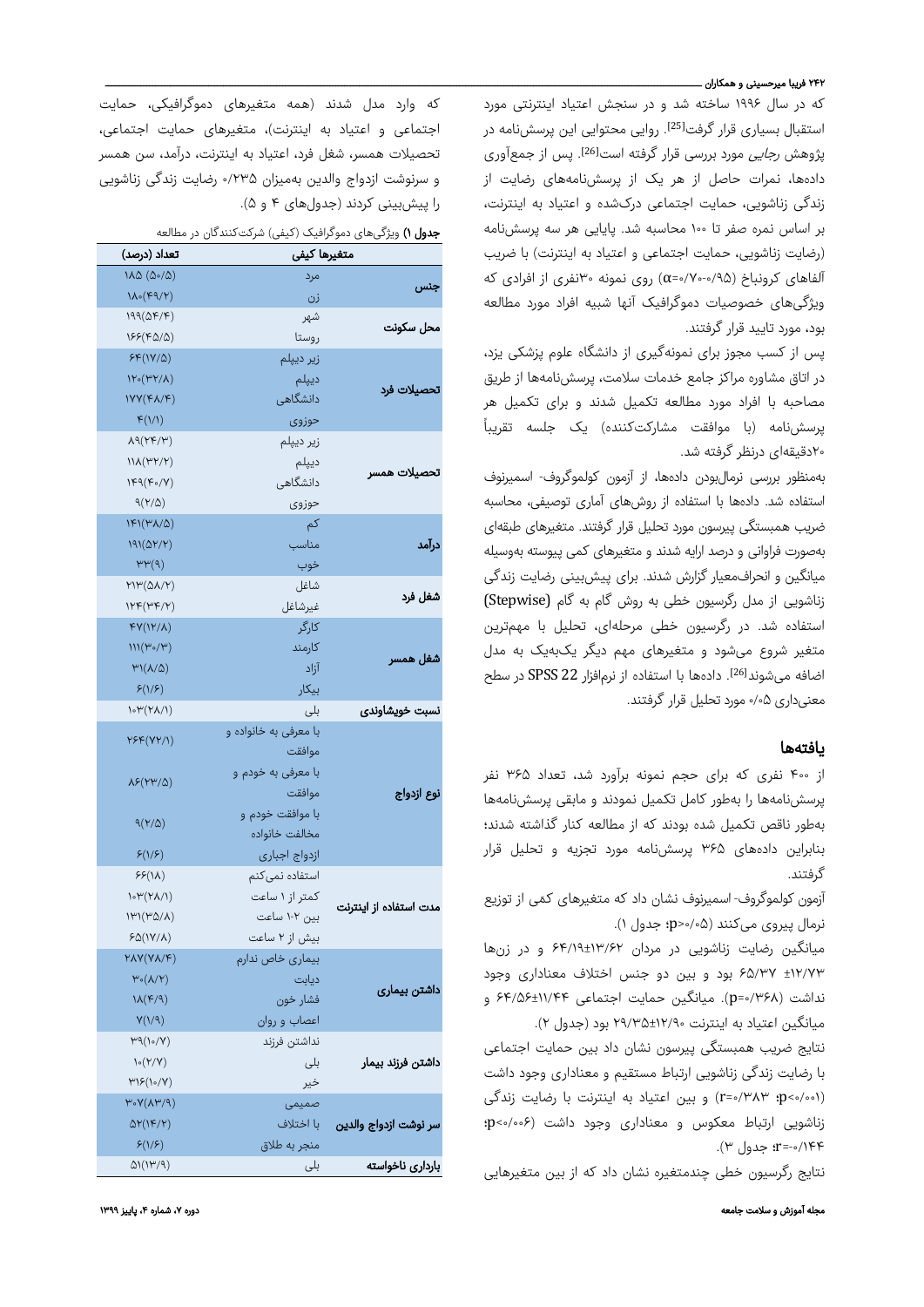|                                      | جدول ۲) ویژگیهای دموگرافیک (کمّی) شرکتکنندگان در مطالعه |
|--------------------------------------|---------------------------------------------------------|
| ميانگين±انحرافمعيار                  | متغیر کمی                                               |
| $M/\Lambda F + \Lambda/\delta F$     | سن فرد                                                  |
| $W''$ /99+ $V$ /9Y                   | سن همسر                                                 |
| $o/\Lambda$ 1+ $o/\mathrm{V}\Lambda$ | تعداد فرزند دختر                                        |
| $11/YW+V/\Delta W$                   | مدت ازدواج                                              |
| $F/AY+Y/FY$                          | فاصله سنی با همسر                                       |
| $5F/VV+UV/NA$                        | رضایت زندگی زناشویی                                     |
| $5F/\Delta 5+11/FF$                  | حمايت اجتماعي                                           |
| $Y9/Y^{\Delta+1}Y^{\alpha}$          | اعتياد به اينترنت                                       |

جدول ۳) ضرایب همبستگی در میان متغیرهای رضایت زندگی زناشویی، حمایت اجتماعی و اعتیاد به اینترنت

| متغير                  |                         |           | Ψ |
|------------------------|-------------------------|-----------|---|
| ۱. رضایت زندگی زناشویی |                         |           |   |
| ٢. حمایت اجتماعی       | $\circ$ /۳ $\Lambda$ ۳* |           |   |
| ٣. اعتياد به اينترنت   | $-0/1$ $\kappa$ **      | $-0/119*$ |   |

\* سطح معنیداری کمتر از ۰/۰۵؛ \*\* سطح معنیداری کمتر از ۰/۰۱

جدول ۴) نتایج تحلیل رگرسیونی خطی در پیشبینی رضایت زندگی زناشویی

| ضريب تبيين<br>تعديلشده | ضريب تبيين      | همبستگی            | متغيرهاى پيشبين<br>رضایت زندگی زناشویی |
|------------------------|-----------------|--------------------|----------------------------------------|
|                        |                 |                    | حمايت اجتماعى                          |
|                        |                 |                    | تحصيلات همسر                           |
|                        |                 |                    | شغل فرد                                |
| $0/YY_0$               | $0/YW$ $\Delta$ | $0/F\Lambda\Delta$ | اعتياد به اينترنت                      |
|                        |                 |                    | درآمد                                  |
|                        |                 |                    | سن همسر                                |
|                        |                 |                    | سرنوشت ازدواج والدين                   |

جدول ٥) ضرایب رگرسیون پیشبینی رضایت زندگی زناشویی (ضریب تبیین R (برای همه موارد برابر ۰/۲۳۵ است) 2(

| منبع تغييرات         | ضرايب غيراستاندارد   |                                | ضرايب                        | سطح<br>استاندارد t-value<br>معناداری |                                       |
|----------------------|----------------------|--------------------------------|------------------------------|--------------------------------------|---------------------------------------|
|                      | B                    | Std.<br>Error                  | β                            |                                      |                                       |
| مقدار ثابت           | ۴۷/۰۵۲               | Q/AQV                          |                              | V/V9V                                | $\langle \circ / \circ \circ \rangle$ |
| حمايت اجتماعى        | $\circ$ /۴ $\circ$ ۷ | $\circ/\circ\Delta\mathcal{S}$ | ۷۳۵۳،                        | Y/YY                                 | $\langle \circ / \circ \circ \rangle$ |
| تحصيلات همسر         | <b>\/YYA</b>         | $\circ$ /YQ)                   | $\circ / \mathcal{W} \Delta$ | <b>Y/۳۶۸</b>                         | $\sqrt{\cdot}$                        |
| شغل فرد              | $-1/FVF$             | ۶۶۲ه                           | -0/10۶                       | $-14/4$                              | $\circ/\circ\circ\mathsf{Y}$          |
| اعتياد به اينترنت    | $-0/10V$             | $\circ/\circ\Delta\circ$       | $-0/10F$                     | -۳/۱۶۶                               | $\circ / \circ \circ \mathcal{V}$     |
| سن همسر              | $-0/YYV$             | $\circ/\circ\Lambda\Delta$     | ۵۳/۱۳-                       | $-Y$ /۶ $\Lambda$ ۲                  | $\circ / \circ \circ \Lambda$         |
| درآمد                | ۲/۱۲۵                | $\circ$ /۹ $\circ$ ۶           | 9/119                        | 7/٣۴۶                                | $\circ/\circ Y \circ$                 |
| سرنوشت ازدواج والدين | $-Y/\Delta\Delta V$  | 1/191                          | $-\circ/\circ$ 9.5           | $-Y \circ Y \wedge$                  | $\circ/\circ$ ۴۳                      |

حمایت اجتماعی، تحصیلات همسر و درآمد با رضایت زناشویی ارتباط مثبت دارند. با افزایش یک واحد در حمایت اجتماعی به میزان ۳۵%، رضایت زناشویی افزایش می،یابد و یک واحد افزایش در تحصیلات همسر به میزان %۱۲ رضایت زناشویی را بهبود میدهد. همچنین با یک واحد افزایش در میزان درآمد، رضایت زناشویی به میزان %۱۲ افزایش یافت.

سن همسر، اعتیاد به اینترنت، سرنوشت ازدواج والدین و شغل فرد با رضایت زناشویی ارتباط معکوس داشتند و بر رضایت زناشویی تاثیر منفی دارند؛ بهطوری که با افزایش یک واحد در سن همسر، میزان اعتیاد به اینترنت، میزان اختلافات زناشویی والدین و وضعیت شغلی فرد به سمت بیکاری، رضایت زناشویی نیز بهترتیب ،۱۳ ۱۵ ۱۰ و %۱۵ کاهش یافت.

#### بحث

مطالعه حاضر با هدف تعیین وضعیت رضایتمندی از زندگی زناشویی و عوامل مرتبط با آن در زنان و مردان متاهل مراجعهکننده به مراکز جامع خدمات سلامت جامعه روستایی و شهری شهرستان تفت انجام شد. میانگین نمره رضایت زناشویی زنان و مردان بهترتیب ۶۵/۳۷±۱۲/۷۳ و ۶۴/۱۹±۱۳۱/۶۲ بهدست آمد. این یافته در مقایسه با مطالعاتی که از پرسشنامه مشابه استفاده نمودهاند، متفاوت است. در مطالعه انجامشده روی زنان مراجعهکننده به مراکز سلامت بروجن میزان رضایت از زندگی زناشویی مشابه مطالعه حاضر بود<sup>[27]</sup>. در مطالعه انجامشده با استفاده از پرسشنامه مذکور در زوجهای ساکن تهران نشان داد که زوجین، رضایت کمتری از زندگی زناشویی دارند و نتایج نشان داد که تشابه ویژگیهای شخصیتی بهتنهایی باعث افزایش رضایت ز ناشویی نمیشود و تاثیر تشابه فاکتورهای فرهنگی مهمتر . [28] است

مطالعه حاضر تفاوتی بین دو جنس از نظر ر ضایت ز ناشویی نشان نداد. یافته پژوهشهای قبلی در مورد مقایسه رضایت زناشویی بین زنان و مردان متفاوت است. پژوهشهای انجامشده در یزد و تهران نیز نشان دادند که تفاوت معناداری بین زنان و مردان در ر ضایت جنسی، سلامت عمومی و ر ضایت ز ناشویی وجود نداشت<sup>[19, 29]</sup> ولی در پژوهشی دیگر که در تهران انجام شد، نتایج نشان داد که رابطه معنیداری بین رضایتمندی زناشویی مردان و زنان وجود دارد و مردان رضایتمندی زناشویی بالاتری را گزارش کردهاند<sup>[20]</sup> و این موضوع شاید بهدلیل تفاوت الگوهای فرهنگی در این مناطق است که بر ابعاد رضایت زناشویی تاثیر میگذارند.

در این مطالعه، حمایت اجتماعی درکشده با رضایت زناشویی رابطه مثبت و معنیداری داشت و آن را پیشبینی کرد. حمایت اجتماعی حاصل روابط بین فردی است؛ بنابراین افراد دارای روابط بین فردی مطلوب، قابلیت بیشتری در مواجهه با مشکلات و تغییرات مربوط به رابطه خود دارند و در نتیجه از رضایت زناشویی بیشتری برخوردار هستند<sup>[30]</sup>. افرادی که از حمایت اجتماعی بیشتری برخوردارند، بهتر میتوانند بر مشکلات فایق آیند و کمتر دچار افسر دگی میشوند که این پیامد خود میتواند بر رضایتمندی از روابط زناشویی موثر باشد<sup>[31, 32]</sup>؛ بنابراین متغیر حمایت اجتماعی درکشده از ابعاد مختلف و بهصورت مستقیم و غیرمستقیم میتواند در رضایت زناشویی نقش داشته باشد. مطالعه *استین*ر و همکاران نشان داد که حمایت اجتماعی بهتنهایی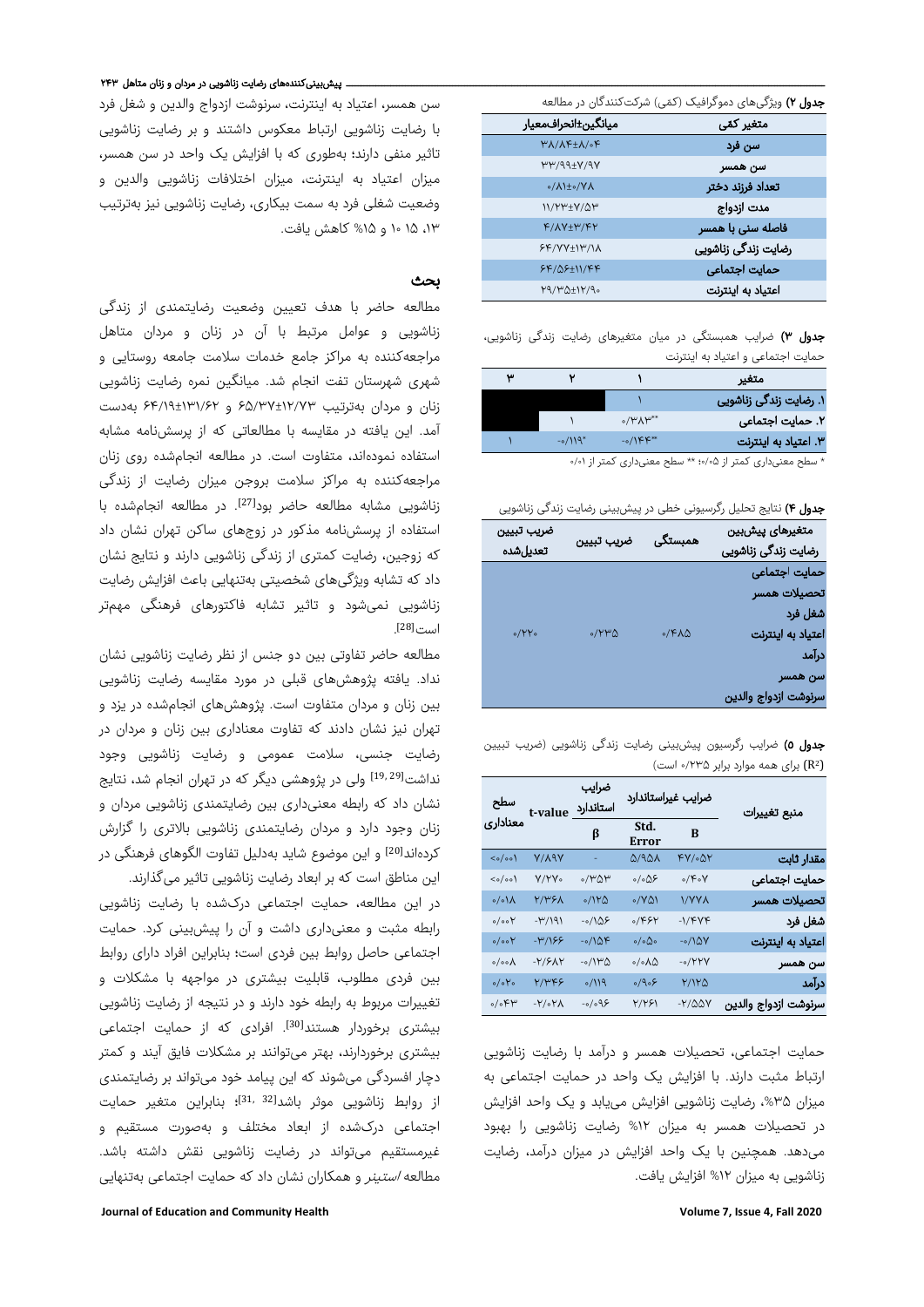## ۲۴۴ فریبا میرحسینی و همکاران ـــ

میان روابط نقش و رضایت زناشویی میانجیگری میکند و هیچ متغیر دیگری روابط را تعدیل نمیکند<sup>[33]</sup>. مطالعات قبلی نشان میدهند که حمایت اجتماعی حتی میتواند تاثیرات تبعیضآمیز رضایت شغلی و تاثیرات مخرب بیماریهای مزمن بر میزان رضایت زناشویی را کاهش دهد<sup>[34 34</sup>. البته منبع اینگونه حمایتها نیز موضوع قابل توجهی است و نمیتوان از آن چشمپوشی نمود. یافتههای مطالعات اخیر، حاکی از آن است که در مقایسه با دوستان، اعضای خانواده و سایر افراد مهم دیگر منابع مهمی برای افزایش حمایت اجتماعی درکشده در جامعه ما . [31, 35] هستند

نتایج این مطالعه نشان داد که اعتیاد به اینترنت با رضایت زناشویی رابطه معکوس و معنیداری دارد و آن را پیشبینی میکند. مطالعه انجامشده در دانشجویان خمینیشهر اصفهان نشان داد که بین وابستگی به اینترنت دانشجویان متاهل با رضایت زناشویی رابطه معنیداری معکوس و با دلزدگی زناشویی رابطه معنادار مثبت وجود دارد<sup>[26]</sup>. همچنین، مطالعهای نشان داد که اعتیاد به اینترنت میتواند موجب خیانت و پس از آن طلاق در زوجها شود<sup>[36]</sup>. مطالعه انجامشده در دانشجویان کرمان نیز نشان داد که بین میزان استفاده از شبکههای اجتماعی مجازی با خیانت زناشویی در دانشجویان رابطه معنیداری وجود دارد<sup>[37]</sup>. در گذشته نهاد خانواده تنها کارگزار جامعهپذیری افراد محسوب میشد، اما با رشد فناور ی، شاهد پیدایش رقبای جدید در کنار خانواده، نظیر رسانههای ارتباط جمعی و فناوریهای ارتباطی نوین از جمله اینترنت و ماهواره هستیم که در امر جامعهپذیرکردن افراد سهیماند. این وسایل بهتدریج فضای روانی و محیطی گفتوگو را خدشهدار کرده و اعضای خانواده را بهجای همگرایی، به واگرایی سوق میدهند. وقتی فردی به اینترنت و ماهواره وابسته شد، فرصت تعامل با دیگران را از دست میدهد و زمینه برای بروز

عوارض و آسیبهای اجتماعی و فرهنگی مهیا میشود<sup>[15,38]</sup>. نتایج مطالعه حاضر، حاکی از آن بود که تحصیلات همسر با رضایت زناشویی رابطه مثبت و معنیدار دارد و آن را پیشبینی میکند. تحصیلات بهدلیل فراگیر ی علمی در زمینههای گوناگون و کسب آگاهیهای بیشتر بر شناخت مسائل در بازداشتن فرد از انجامدادن یا بروز رفتارهای نامناسب تاثیرگذار است<sup>[39]</sup>. زوجینی که سطح آگاهیها و معلومات آنها نسبت به زندگی زناشویی و جزییات آن بالا باشد، میتوانند رابطهای مطلوب و سالم را در تمامی جهات با یکدیگر برقرار کنند که این امر میتواند باعث خرسندی و رضایت زوجین شود. اختلاف سطح تحصیلات نیز باعث عدم درک صحیح طرفین از یکدیگر، تفاوت دیدگاهها و واکنشها در مسائل مختلف، ایجاد حس حقارت، کمبود و غیره میشود<sup>[3]</sup>. مطالعه انجامشده در زوجهای تهران نشان داد که با افزایش سطح تحصیلات همسر، رضایت زناشویی نیز افزایش مییابد<sup>[3]</sup> که با نتایج مطالعات قبلی در این زمینه متناقض است؛ زیرا برخی مطالعات نشان دادند که ارتباط معنیداری بین سطح

تحصیلات و رضایتمندی زناشویی وجود ندارد<sup>[41 ,19, 2,</sup>19] و برخی مطالعات نیز نشان دادند که با افزایش تحصیلات، رضایت زناشویی كاهش مییابد<sup>[42,42]</sup>. بنابراین با وجود نتایج مطالعات قبلی، فرضیه "افزایش سطح تحصیلات منجر به افزایش رضایت زناشویی" رد میشود. بهنظر میرسد که دلیل رد فرضیه فوق ممکن است این باشد که صرفاً توجه به میزان تحصیلات نمیتواند نشاندهنده بالارفتن سطح فرهنگ و عاملی برای سازگاری در رابطه زناشویی تلقی شود. حتی گاهی با بالارفتن سطح سواد افراد، توقعات آنها نیز بالاتر میرود<sup>[43]</sup> که این خود عاملی مضر در روابط زناشویی بهحساب میآید.

طبق مطالعه حاضر، با افزایش سن همسر، رضایت زناشویی کاهش مییابد. نتایج مطالعات در این زمینه نیز متفاوت است؛ زیرا یک مطالعه نشان داد که با افزایش سن، زنان رضایت زناشویی کاهش مییابدا $^{\{44\}}$  و پژهشهای دیگری که روی زوجین بروجرد و تهران انجام شده است، نشان دادند که بین متغیر سن فرد و رضایت زناشویی رابطه مثبت وجود دارد و با افزایش سن، رابطه زناشویی بهبود مییابدا<sup>3, 42]</sup>. رضایت زناشویی امر ثابتی نیست، بدین ترتیب که در سالهای اولیه ازدواج، ر ضایت بهنحو چشمگیری بالا است و سپس با بهدنیاآمدن فرزندان این رضایت اُفت پیدا میکند، در ُ سالهای نوجوانی فرزندان و نیمههای زندگی همچنان سطح رضایت پایین است و زمانی دوباره رضایت افزایش مییابد که همه فرزندان خانه را ترک کرده و زوجین به دوره پیری خود نزدیک می شوند<sup>[2]</sup>. .

درآمد خانواده با رضایت زناشویی رابطه مثبت دارد و آن را پیشبینی میکند. سطح درآمد مطلوب و رفاه اقتصادی با کاهش تنیدگی و ایجاد احساس ایمنی در زوجها و نیز دسترسی بیشتر به یک سری منابع و امکانات، شرایطی را ایجاد میکند که رضایت زناشویی را افزایش میدهد. نتایج مطالعات قبلی نشان داد که رابطه میان سطح درآمد و وضعیت اقتصادی و رضایت زناشویی یک ارتباط معنیدار است و با افزایش سطح درآمد و سطح درآمد همسر، میزان رضایت زناشویی نیز افزایش پیدا میکند<sup>[42, 3</sup>؛ در واقع بین درآمد و سطح کیفیت زندگی با رضایت زناشویی رابطه معنیداری وجود دارد<sup>[16]</sup>. همچنین مطالعه حاضر نشان داد که شغل، رضایت زناشویی را پیشبینی میکند. افرادی که بیکار هستند یا شغل ثابتی ندارند، از رضایت زناشویی کمتری برخوردار هستند. طبق نتایج پژوهشی، پایگاه اقتصادی- اجتماعی خانواده متشکل از سه جزء تحصیلات همسر، منزلت شغلی و درآمد پاسخگو با رضایت زناشویی رابطهای معنادار داشته است<sup>[2]</sup> .

سرنوشت ازدواج والدین با رضایت زناشویی رابطه دارد؛ بهطوری که با افزایش میزان اختلافات زناشویی والدین، میزان رضایت زناشویی افراد مورد مطالعه کاهش یافت. آن دسته از زوجینی که خانوادههایشان با یکدیگر رابطه دوستانه و صمیمی دارند، میزان سازگاری زناشویی آنها بهطور معنیداری بیشتر از زوجینی است که خانوادههای آنها رابطهای خشک، رسمی و همراه با اختلاف دارند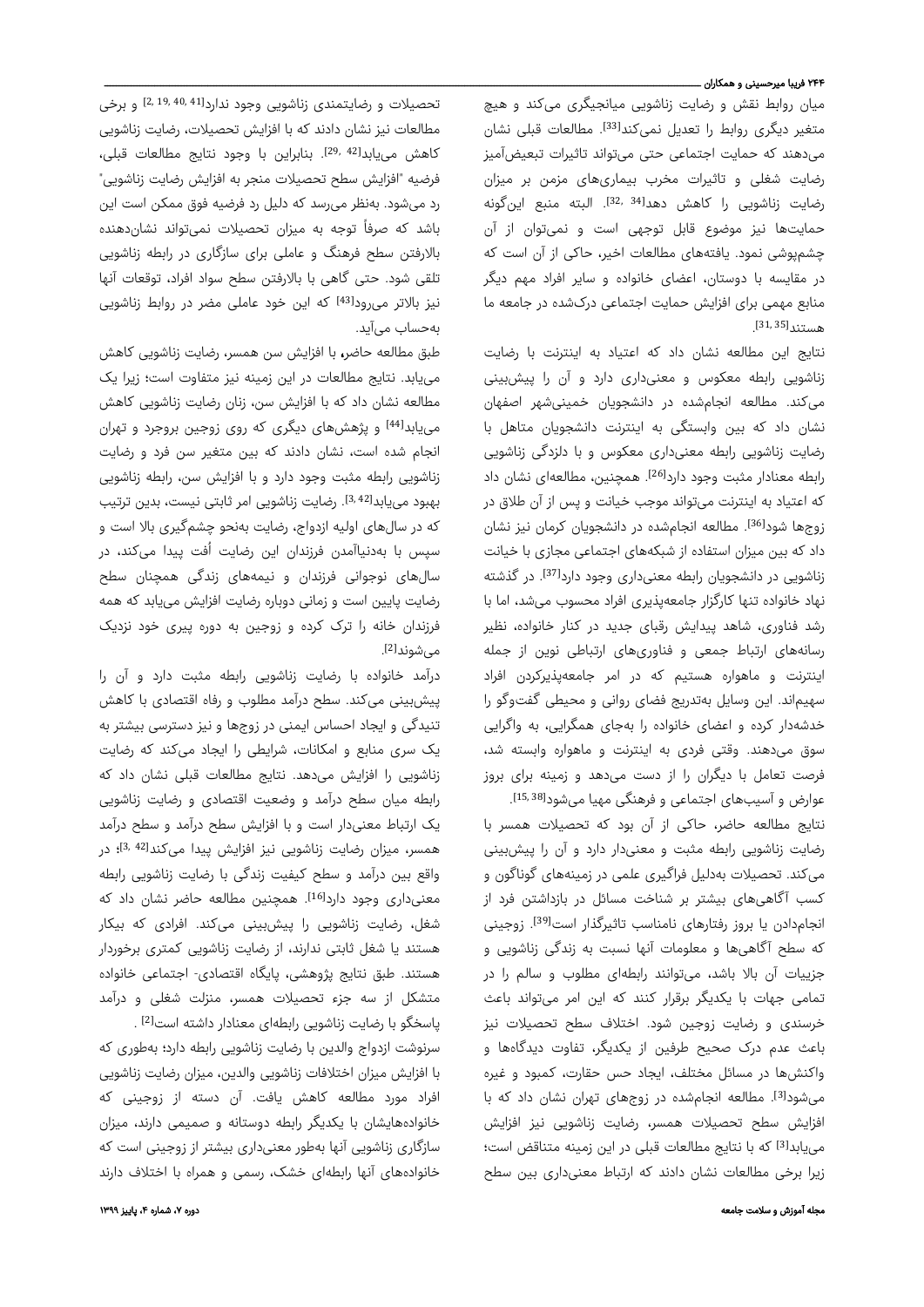#### ــ پیشبینیکنندههای رضایت زناشویی در مردان و زنان متاهل ۲۴۵

2- Zare B, Safyari Jafarabad H. The study of marital satisfaction and its determinants on married women and men in Tehran city. Women's Stud Sociol Psychol. 2015;13(1):111-40. [Persian]

3- Fathi S, Azadian A. The effect of demographic factors on marital satisfaction among 35 to 55 year old couples (resident in 3rd and 20th district of Tehran). Women's Strateg Stud. 2017;19(75):111-35. [Persian]

4- Mirgain SA, Cordova JV. Emotion skills and marital health: The association between observed and self– reported emotion skills, intimacy, and marital satisfaction. J Soc Clin Psychol. 2007;26(9):983-1009.

5- Bradley JM, Hojjat M. A model of resilience and marital satisfaction. J Soc Psychol. 2017;157(5):588-601.

6- Rajabi GR, Sotodeh Navrodi SO. A study of impact of group mindfulness-based cognitive therapy on depression reduction and increase of marital satisfaction<br>in married women. I Guilan Univ Med Sci. in married women. J Guilan Univ 2012;20(80):83-91. [Persian]

7- Salehi M, Hoseini Dronkolaei SZ, Alamian Gavzan S, Motevalian SF. Relationship between spiritual health with marital satisfaction. J Babol Univ Med Sci. 2017;19(3):47-52. [Persian]

8- Ahmadi Doulabi M, Sajedi F, Vameghi R, Mazaheri MA, Akbarzadeh Baghban A, Afraz F. Marital satisfaction and depression in mothers of 3-4 year old children with developmental delay in comparison with mothers of normal children. Iran J Child Neurol. 2019;13(4):91-108. [Persian]

9- Bakhtiyar K, Beiranvand R, Ardalan A, Changaee F, Almasian M, Badrizadeh A, et al. An investigation of the effects of infertility on Women's quality of life: A casecontrol study. BMC Women Health. 2019;19:114.

10- Narimisaei F, Sharifi Fard A. The relationship of general health and marital satisfaction with job satisfaction of employees working in melli bank of Ahvaz, Iran. Bali Med J. 2018;7(1):35-8.

11- Alder ES. Age, education level, and length of courtship in relation to marital satisfaction marital satisfaction [dissertation]. Forest Grove: Pacific University; 2010.

12- Jiang H, Wang L, Zhang Q, Liu DX, Ding J, Lei Z, et al. Family functioning, marital satisfaction and social support in hemodialysis patients and their spouses. Stress Health. 2015;31(2):166-74.

13- Roberts NA, Levenson RW. The remains of the workday: Impact of job stress and exhaustion on marital interaction in police couples. J Marriage Fam. 2001;63(4):1052-67.

14- Perelli-Harris B, Hoherz S, Lappegard T, Evans A. Mind the happiness gap: The relationship between cohabitation, marriage, and subjective well-being in the United Kingdom, Australia, Germany, and Norway. Demography. 2019;56(4):1219-46.

15- Yen JY, Yen CF, Chen CC, Chen SH, Ko CH. Family factors of internet addiction and substance use experience in Taiwanese adolescents. Cyberpsychol Behav. 2007;10(3):323-9.

16- Morovati Sharifabadi MA, Movahed E, Jodgal KM, Zareipour MA, Alizadeh S, Agh Atabaai R, et al. Drivers' life quality, marital satisfaction, and social support in cargo terminal of Yazd city. J Community Health Res. 2017;6(1):53-63. [Persian]

17- Salimi H, Javdan M, Zarei E, Najarpourian S. The health of marital relationship in the light of factors affecting the stability and satisfaction of the relationship: A systematic review. J Educ Community Health. 2019;6(3):183-92. [Persian]

**Journal of Education and Community Health Volume 7, Issue 4, Fall 2020**

با اصلاً رابطهای با یکدیگر ندارند. طبق مطالعات قبلی نیز در برر سی نقش کیفیت رابطه بین پدر و مادر زوجین در ساز گاری زناشویی آنها، ملاحظه شد که این عامل در میزان سازگاری زوجین تاثیر داشته است<sup>[45,46</sup>].

استفاده از مراجعین مراکز سلامت، بهعنوان جامعه آماری یکی از محدودیتهای مطالعه است؛ زیرا نمیتوان نتایج را برای همه زوجین قابل تعمیم دانست. دشوار ی در نمونهگیری، عدم همکار ی مردان برای پاسخگویی به پرسشنامه از محدودیتهای دیگر این مطالعه بودند.

از آنجایی که شر ایط اجتماعی، اقتصادی و فرهنگی جوامع مختلف با یکدیگر متفاوت است؛ بنابراین لازم است که ابزارهای بومی را طراحی کرده و در بررسی رضایت زناشویی استفاده نمود تا اندازهگیری رضایت زناشویی و بررسی آن مطابق با شرایط و ویژگی جامعه باشد.

# نتیجهگیری

با توجه به اهمیت و نقش رضایتمندی در روابط بین زوجین و افزایش کیفیت زندگی زناشویی، لزوم توجه و بررسی این متغیر در کاهش تعارضات، مشکلات و بهبود و افزایش رضایت در روابط زناشویی احساس میشود.

**تشکر و قدردانی:** پژوهشگران بر خود لازم میدانند که از همه افراد شرکتکننده در مطالعه، کارکنان محترم شاغل در معاونت پژوهشی دانشگاه علوم پزشکی اصفهان و معاونت بهداشتی یزد بهویژه در شهرستان تفت که در اجرای این پژوهش همکاری نمودند، تشکر و قدردانی نمایند.

تاییدیه اخلاقی: این مطالعه بعد از کسب مجوز از کمیته اخلاق با کد پزشکی علوم دانشگاه IR.MUI.RESEARCH.REC.1398.315 اصفهان اجرا شد. اهداف پژوهش بهطور شفاف برای شرکتکنندگان توضیح داده شد. مشارکت در مطالعه آگاهانه و داوطلبانه بود و به آنها اطمینان داده شد تا هر زمان که خواستند، میتوانند همکاری نکنند. در مورد محرمانهماندن اطلاعات نیز به آنها اطمینان خاطر داده شد.

**تعارض منافع:** موردی ذکر نشده است.

**سهم نویسندگان:** فریبا میرحسینی (نویسنده اول)، نگارنده مقدمه/پژوهشگر اصلی/نگارنده بحث (%٢٥)؛ مریم نصیریان (نویسنده دوم)، روششناس/پژوهشگر کمکی/تحلیلگر آماری (%٢٥)؛ فاطمه بستامی (نویسنده سوم)، نگارنده مقدمه/پژوهشگر کمکی/نگارنده بحث (%٢٥)؛ فرشته زمانیعلویجه (نویسنده چهارم)، نگارنده مقدمه/پژوهشگر اصلی/نگارنده بحث (%٢٥).

م**نابع مالی:** تحت حمایت دانشگاه علوم پزشکی اصفهان بوده است.

# منابع

1- Heidary M. Examining the multi relationships among life satisfaction, marital satisfaction and sexual satisfaction with the life quality improvement of married women in Abadeh city. J Woman Soc. 2018;8(4):205-28. [Persian]